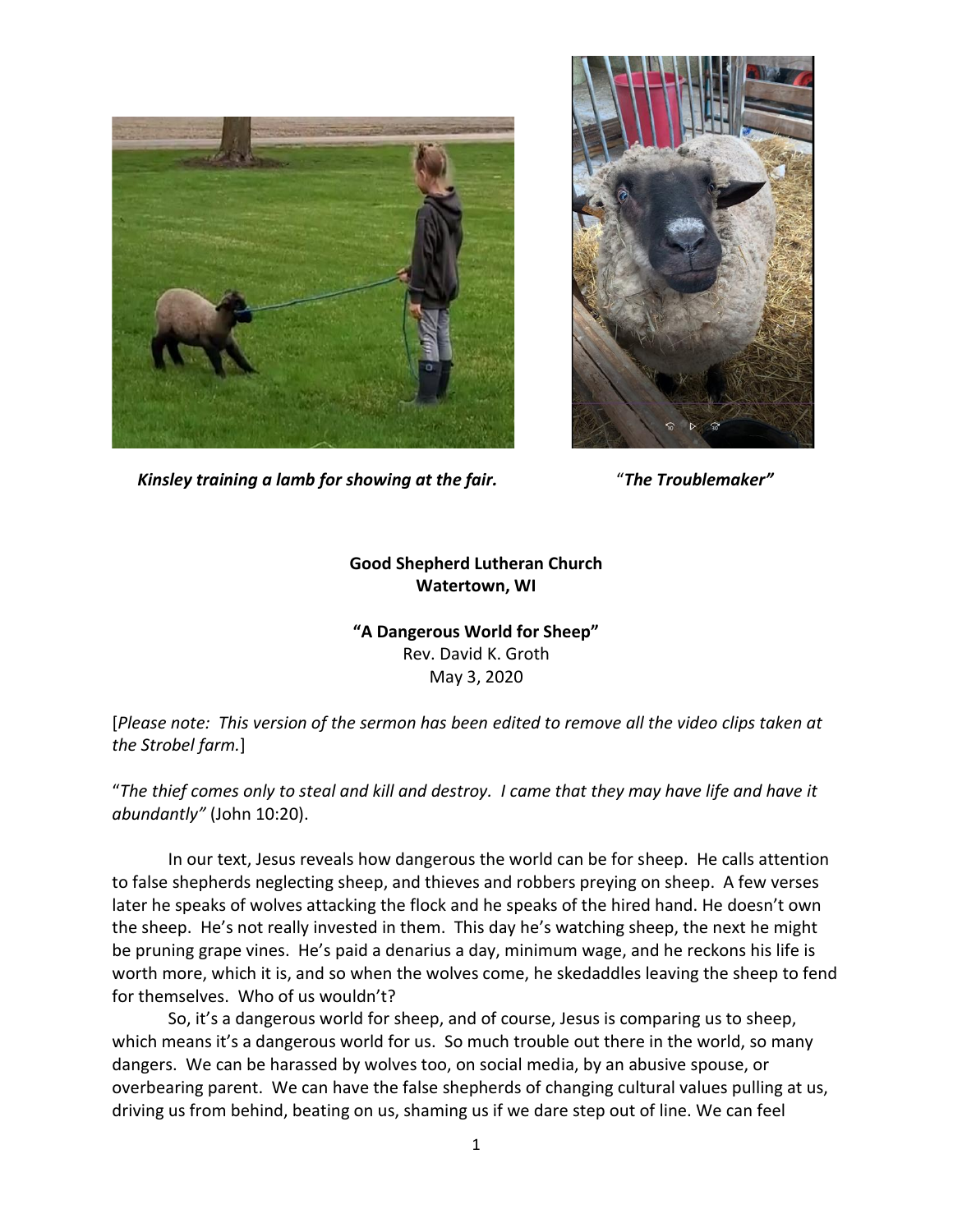helpless trying to cut through all the bureaucratic tape associated with filing for unemployment, or Medicaid, or a small business loan. Then of course there are thieves who only come to steal and kill and destroy. The devil, of course is one. He targets those who are alone and isolated, those who are sick or injured, those who have "many a conflict, many a doubt" (LSB 570, v. 3).

All we are like sheep, Isaiah says, therefore we all need a shepherd, and not just any old shepherd. We need Him, Jesus. We need the Good Shepherd.

It's the fourth Sunday of Easter, Good Shepherd Sunday . . . in the midst of a pandemic. What better time to be reminded of our Shepherd Jesus watching over and leading us?

I went out to the Strobel farm this past week and had the pleasure of visiting with Jana Strobel, along with her daughters Kinsley and Addison, and her father-in-law Larry. They've been keeping sheep for years, and they taught me some things about sheep and how to care for them. Jana's full-time work is as an art teacher at the high school. But Jana grew up on a dairy farm and has been around sheep for the last twenty years or so.

First, she said sheep are highly motivated by food. They'll go to anyone who has food in the hand, and you can lead them anywhere with food. They compete for food. Jana tossed some grain into the trough and we watched the feeding frenzy and the jostling at the trough, and it made me think of people, actually, jostling for praise at work, or at Best Buy on Black Friday, or in search of tp, sanitizer and now pork in 2020.

Jana has about 35 sheep all told. Each has its own personality, but she doesn't get to spend that much time with them. Besides, these sheep are not really being raised for their wool. Kinsley's current favorite is number 4062.

But for Jesus, our Shepherd, this is his full-time work. He neither slumbers nor sleeps. There's never a time he's not watching over us, and so he can say like no one else can, "I know my sheep and my sheep know me." And he calls us by our names (Jn. 10:3).

Kinsley is preparing to show a lamb, which requires daily work to socialize it and make it cooperative as it's being judged. But sheep usually have other things in mind. The lamb that Kinsley is currently working with wants nothing to do with being led around by the leash. She plants her feet and pulls back . . . immovable. Doesn't that make you think of God's ancient people whom he called "stiff-necked and obstinate"?

I asked Jana about potential predators. Wolves and sheep thieves really aren't a problem in this part of Wisconsin, but coyotes certainly are. That's why the Strobel's have an electrified fence around their pasture. "Otherwise they'd be someone's dinner" she said. Makes me think of 1 Peter 5:8, "Your enemy the devil prowls around like a roaring lion, looking for someone to devour."

Jana said one reason why it's a dangerous world for sheep is because they're just not very bright. She said that repeatedly. It's not just a bad rap. They're dumb. They do foolish things. Jana said, "They'll chew on a metal chain because they can or butt their heads against the concrete wall or accidently step on their babies, or lie on them, or prevent them from drinking milk. The farmer or shepherd needs to be involved." She added "These guys are more likely to do something unintelligent that they can't get themselves out of." Again, does that remind you of anyone? Ever lie and get caught red handed? Ever get in trouble at work because you clean forgot to do something, or tried to take a short cut and it backfired? Ever put your marriage at risk? Ever get into a financial pinch because of a big impulse purchase?

We think ourselves intelligent. After all, just look at all our technology! And we lift up in high esteem people who are intelligent and computer savvy. "Give them time, they'll figure this thing out." But technology will never save us from death. Technology may delay death,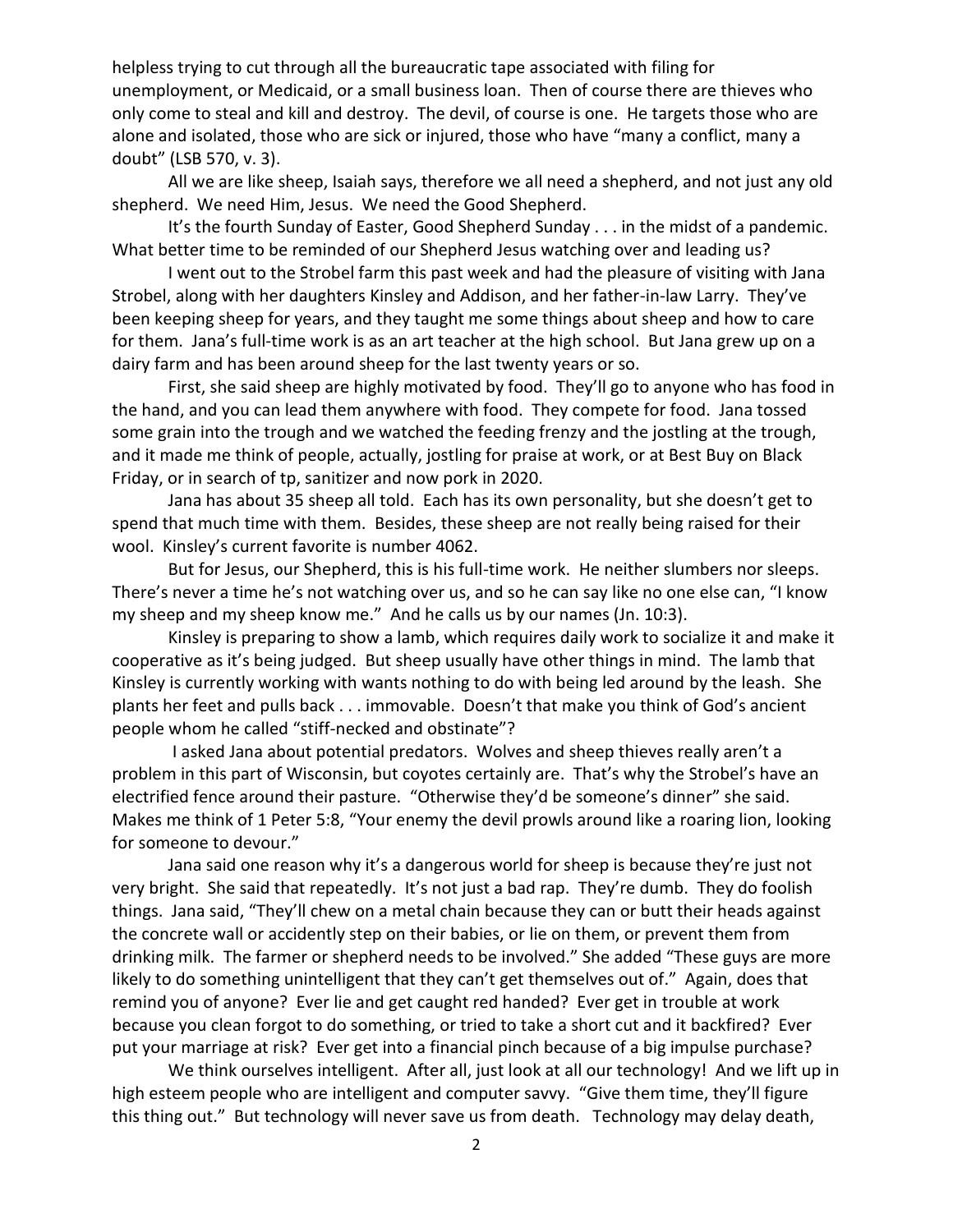(or hasten death), but it will not save us from death. We still need a Savior. We still need the Good Shepherd.

The Strobel's have a couple of rams at the farm, one of which they call "The Troublemaker." I asked them why? Larry said, "Disposition!" He said the older rams get, the ornerier too. Again, remind you of anyone? Wives – don't answer that!

Larry and Jana have been around a lot of cattle. I asked the two of them, which requires more care— dairy cattle or sheep? They both said dairy cattle for sure, because they need to be milked. However, if you take milking out of it, they believe sheep require more care than any other domesticated farm animal. "Left unattended" Jana said, "they simply would not live very long."

For example, consider their tails. Sheep are born with long tails, but most of them are docked, meaning they are taken off. Why? Sheep cannot otherwise lift the full length of their tails, nor can they clean themselves. If the shepherd didn't dock the tails, the tail would always be wet, full of dung and urine, attracting flies and leading to a plethora of infections and ailments. It makes me think of Martin Luther who said somewhere we would have died a thousand times over in our own filth were it not for our mothers who cleaned us. Of course, it also makes me think of death that comes with the filth of sin, and how we need constantly to be cleansed of it, which only our Shepherd can do for us.

I pointed at one Ewe and asked Jana, suppose a pack of wolves migrated south to Watertown, and managed to separate this one from the flock and was now moving in for the kill. Would you knowingly exchange your life for that lamb? She gave me the straight answer. "Not a chance" she said. She added, however, that she *would* go into the house and get the rifle!

We have a Shepherd who loves us, each of us . . . a Shepherd who knows how dangerous the world can be for sheep, a shepherd who took on our greatest enemies of sin, death and the devil . . . not with a rifle but with a cross. He laid down his life for the sheep. So much he loves us he considered that a trade worth making! Considering how foolish and stubborn and filthy we are, that love is a gracious love.

We don't have anything to offer in exchange for our Shepherd's life. It's all grace.

Sometimes a lamb will find a way out of the fenced in pasture. I asked Jana how it would fare on its own in the woods of Jefferson County, and she shook her head and said again, "That one is as good as dead."

Surprisingly, Jana also told me the one that does escape soon wants to get back in. "They won't go far because they want to be by their friends. They don't want to be alone. So usually they'll galivant around for a short period of time, but then they'll be waiting outside the gate to get back in." Even sheep know they need each other and their shepherd. I do hope we never forget that.

In the Bible God is always gathering his people together. Isolation is not good for the faith, no more than it's healthy for a lamb to be alone in the woods of Wisconsin. Sooner or later, we need to get back together.

That's one of the things I worry about with this pandemic. Our congregation has been scattered by the rules of social isolation. We're staying away from one another, as we should for now. We're doing our best to stay in touch, but this is only a temporary fix. I don't want it to become permanent for you or anyone else. There's something very valuable about being together physically, with other Christians. Maybe you don't need the presence of others nearly as much as they need your presence, your companionship, your faith.